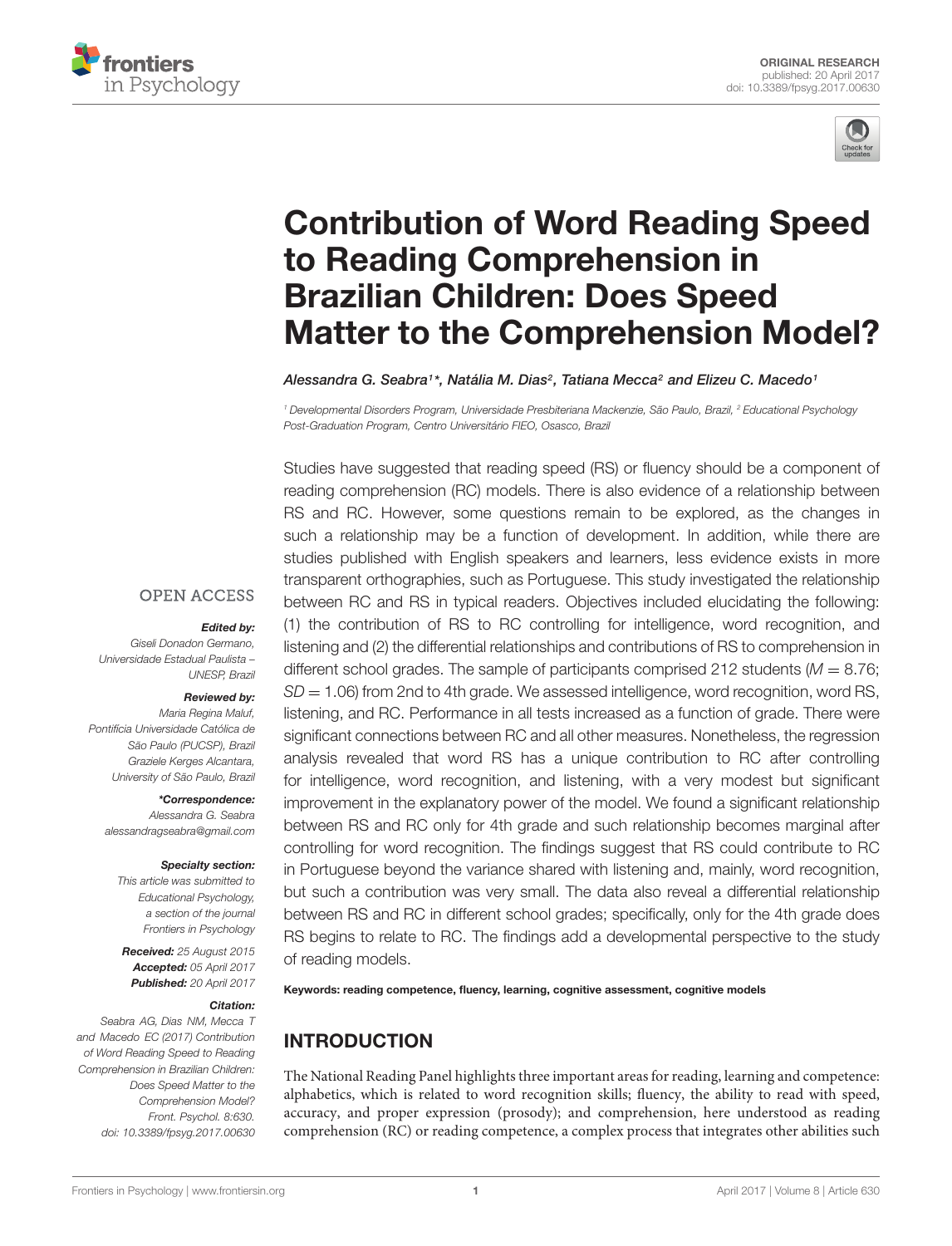vocabulary comprehension and strategies for understanding. In this statement by the National Reading Panel, it is clear that the notion of independent yet correlated components exists and recognizes that fluency is related to word recognition skills, but its position is clear about the independence of such processes — that is, word recognition does not necessarily lead to fluency [\(National](#page-6-0) [Reading Panel \(US\) and National Institute of Child Health and](#page-6-0) [Human Development \(US\),](#page-6-0) [2000\)](#page-6-0). A relatively recent review on the theme-compiled studies in the area has corroborated the view of fluency as a concept that integrates accuracy, automaticity, and prosody in oral reading [\(Kuhn et al.,](#page-6-1) [2010\)](#page-6-1).

This componential view of reading is also represented in cognitive models such as the Simple View of Reading (SVR), a model proposed by [Gough and Tunmer](#page-6-2) [\(1986\)](#page-6-2) that suggests that reading competence (R) can be explained by two components, decoding (D) and listening comprehension (LC), which is expressed by the formula  $R = D \times LC$ . A modified and elaborated version is the component model of reading (CMR; [Aaron et al.,](#page-6-3) [2008\)](#page-6-3). CMR postulates that three domains can impact reading learning and competence: (1) the cognitive domain, comprising word recognition and comprehension (similar to SVR, but note that the "word recognition" component expands the idea of decoding); (2) the psychological domain, which includes motivation, interest, learning styles and other psychological phenomena; and (3) the ecological domain, including variables such as culture, home and classroom environments.

Considering the cognitive components (SVR or cognitive domain of CMR), evidence already suggests that decoding and LC can explain RC in different orthographies. For example, with students from 2nd, 3rd, and 4th grades, approximately 60% of the variance in RC was explained by decoding and listening for Spanish speakers, while approximately 50% of the variance in RC was explained for English speakers. Spanish is considered as having a transparent orthography due to the close relationship between phonemes and graphemes. On the other hand, English has an opaque orthography, in which there is a lack of oneto-one correspondence between sound and the letter. Another interesting finding shows that the contribution of components to RC in Spanish 3rd graders and English 4th graders was very similar. Authors interpreted this result as Spanish-speaking children mastering decoding skills earlier than English-speaking children, who use a more opaque orthography. The same study investigated the model in Chinese orthography, which has morphosyllabic orthography (in which a character represents a word). Some similar patterns were found, with component skills accounting for 31% of the variance in Chinese RC at 2nd grade and 42% at 4th grade. Despite this, the explanatory power of the model for Chinese was smaller than in English and in Spanish [\(Joshi et al.,](#page-6-4) [2012\)](#page-6-4).

Expanding this view and considering the suggestion of an additional component to the SVR model by [Joshi and Aaron](#page-6-5) [\(2000\)](#page-6-5), speed has also been studied as a new and independent skill that contributes to reading competence. Indeed, in the original work of [Joshi and Aaron](#page-6-5) [\(2000\)](#page-6-5) with 3rd graders, D and LC accounted for 48% of variance in RC, and the addition of the speed component, which was assessed in a letter-naming task, added 10% to the explanatory power of the model, suggesting some unique contribution of the speed component. More recently, [Aaron et al.](#page-6-3) [\(2008\)](#page-6-3) supported word recognition and linguistic comprehension as the main components of cognitive domains of reading (explaining 37 to 41% of RC from 2nd to 5th grade), while speed (that authors referred as processing speed, assessed by a letter-naming task) shows some inconsistent contributions that can vary from 11% in 2nd grade to 2.5% in 5th grade. Such findings suggest that there is a decreasing trend in the effect of speed on RC with development. Another study with 4th and 5th graders also found some significant and unique contribution from speed to RC, as assessed in a picture-naming task, but such a contribution was small, varying from 2% for 4th grade and 1.4% for 5th grade. Authors argue that such a low contribution is due to the speed that has already had an effect upon decoding [\(Johnston and Kirby,](#page-6-6) [2006\)](#page-6-6).

Other studies had investigated the same question — that is, the cognitive components or contributors of competent reading but used a different measurement than speed, which was reading fluency itself. According to [Kuhn et al.](#page-6-1) [\(2010\)](#page-6-1), reading fluency combines accuracy, automaticity, and prosody. In fact, studies have investigated one or more of these aspects of fluency in different units of reading, such as words or texts, with some contradictory results.

With a sample of 5th grade students from 11 to 12 years of age, [Turkyılmaz et al.](#page-6-7) [\(2014\)](#page-6-7) found that, despite all fluency measures that were significantly related with RC, oral reading fluency had the strongest contribution to prediction of RC when compared to silent reading fluency and retell fluency. Similarly, [Klauda and Guthrie](#page-6-8) [\(2008\)](#page-6-8) investigated the relationships between three measures of fluency (at the word, syntactic – phrase and sentence units of text, and passage levels) and RC in 5th grade students. The authors found that three types of fluency were individually related to performance on a RC test. In addition, some evidence suggested that RC and reading fluency at the syntactic level appeared to have a bidirectional relationship. The authors suggest that fluency and comprehension becomes more similar over time up to the age of approximately 10 or 12 years. In this sense, they argue that it may be useful to examine the existence of different relationships between fluency (and different fluency skills) and comprehension across different grade levels. Furthermore, a national (Brazilian) study that evaluates prosody found no significant relationship with student RC from 3rd to 5th grades and only marginal non-significant trends in this relationship for 3rd and 4th grade students [\(Martins and](#page-6-9) [Capellini,](#page-6-9) [2014\)](#page-6-9).

Despite the relevance of fluency for reading competence [\(National Reading Panel \(US\) and National Institute of Child](#page-6-0) [Health and Human Development \(US\),](#page-6-0) [2000;](#page-6-0) [Hudson et al.,](#page-6-10) [2005\)](#page-6-10), studies in the area show that there is less agreement as to how to assess such skills, as some studies assessed naming speed [\(Joshi and Aaron,](#page-6-5) [2000;](#page-6-5) [Johnston and Kirby,](#page-6-6) [2006;](#page-6-6) [Aaron et al.,](#page-6-3) [2008\)](#page-6-3), some assessed word or different units of text reading rates [\(Klauda and Guthrie,](#page-6-8) [2008;](#page-6-8) [Turkyılmaz et al.,](#page-6-7) [2014\)](#page-6-7), and others assess prosody [\(Martins and Capellini,](#page-6-9) [2014\)](#page-6-9). This fact can lead to difficulty in making comparisons between the findings in the area because there is no clarity regarding the independence or overlap between these several measurements. Additionally, aspects of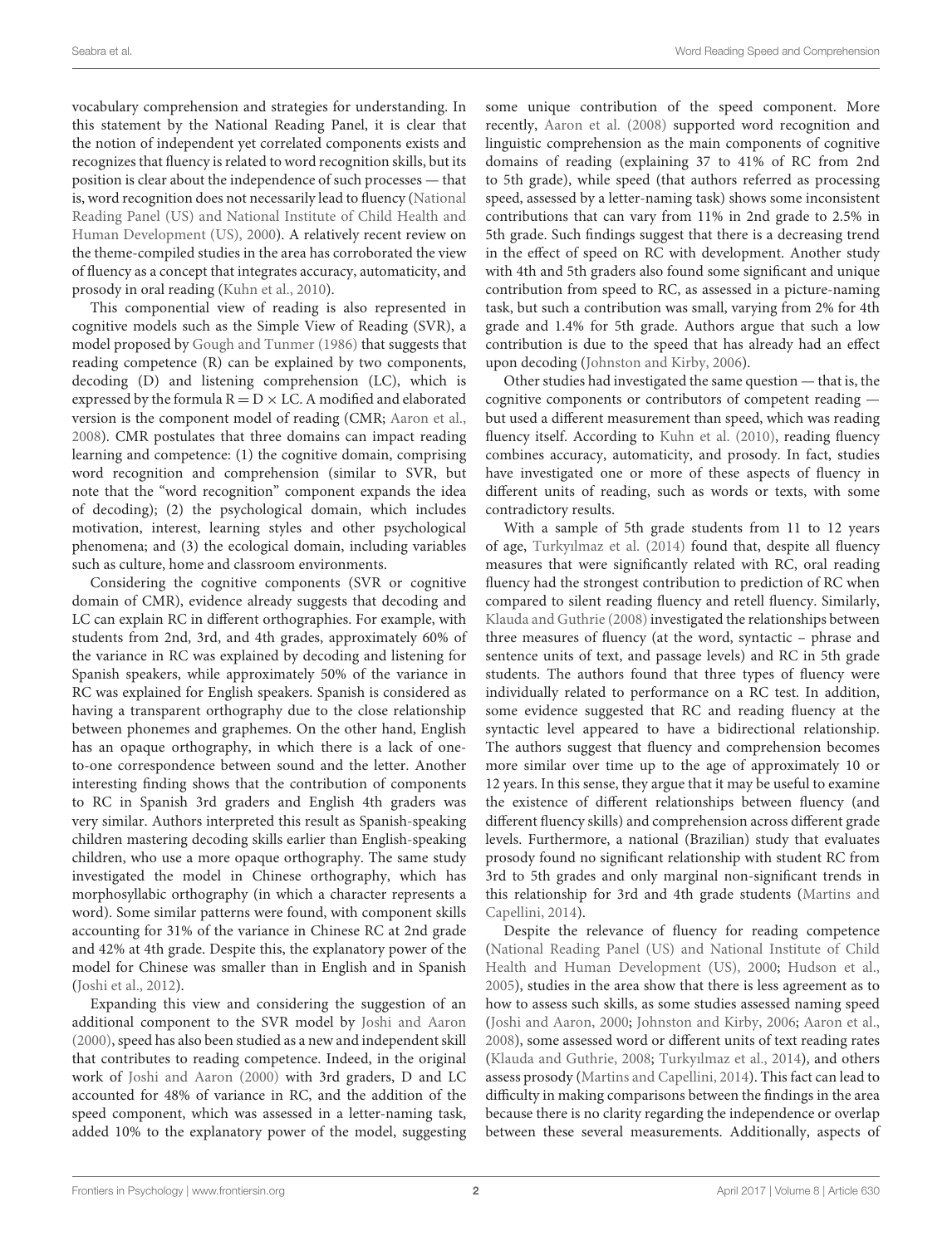reading fluency had been poorly studied in Brazil [\(Puliezi and](#page-6-11) [Maluf,](#page-6-11) [2014\)](#page-6-11). In this context, we evaluated accuracy and speed at the word level [that is, the reading of isolated words and word reading speed (RS), respectively], listening and RC at the sentence level. We choose these particular levels of analyses because the use of more complex levels could imply more demands on the tasks, such as working memory on comprehension of longer text, and also because we intend to investigate the relationship between such skills in children in the first years of elementary school, in which competence at the text level could not be consolidated.

Previous findings in Brazil elucidated the development of listening and RC of sentences, as well as word reading strategies. [Dias et al.](#page-6-12) [\(2015\)](#page-6-12) found that both listening and RC developed in 1st to 3rd grade, with no difference between 3rd and 4th grades in the tests. Regarding word reading strategies, the study suggested further development of alphabetical (decoding or phonological route) and logographic (contextual word recognition) strategies in early literacy (mainly in 1st and 2nd grades), and further development of orthographic processing in more advanced grades (3rd and mainly 4th grades). In this sense, one wonders if, with the proficiency in word recognition and development of orthographic reading, RS grows. Therefore, it can be expected that faster reading with educational progression is associated with the automation of alphabetic reading and use of orthographic reading and, consequently, with better RC. In this case, while in the early years of elementary school, word recognition would be the most important skill for RC, and with educational progression, fluency would become more relevant.

Therefore, more studies are needed and some questions remained to be further explored. For example, while there are studies that examined English middle-school student speakers/learners, less evidence exists in other orthographies, such as Portuguese, and studies of earlier grades. In this context, this study investigated the relationship between sentence RC and word RS in typical readers during elementary school. Specifically, we wished to elucidate (1) the contribution of RS to RC after controlling for intelligence, word recognition, and listening and (2) the differential relationships and contributions of RS to comprehension in different school grade levels. Our hypotheses are (1) word RS will present a modest but significant contribution to the explanatory model of RC, showing some unique contributions not accounted for by intelligence, word recognition, and listening and (2) more consistent relationships and contributions will be established between RS and comprehension in the earlier grades in our sample.

# MATERIALS AND METHODS

# **Participants**

The participants comprised 223 students from 2nd to 4th grade in São Paulo, Brazil. From this initial sample, 11 participants were excluded (10 with histories of academic failure and 1 with an indicator of intellectual disability as assessed by the Raven

test). The final sample comprised 212 students with 51.4% female (Mean age  $= 8.76$  years;  $SD = 1.06$ ), and included 85 students from the 2nd grade (Mean age  $= 7.92$ ;  $SD = 0.727$ ); 52 students from the 3rd grade (Mean age  $= 8.65$ ;  $SD = 0.623$ ), and 75 students from the 4th grade (Mean age =  $9.80$ ;  $SD = 0.658$ ). In the final sample, there were no students with motor or sensorial disabilities that would impair their performance in the tests.

#### **Instruments**

#### Words and Non-words Reading Competence Test – WNw-RCT

The WNw-RCT [\(Seabra and Capovilla,](#page-6-13) [2010\)](#page-6-13) assesses competence in reading isolated words and is comprised of 70 test items, each of which features a picture paired with a written word. There are seven different types of items: correct regular words [CR, e.g., the word 'FADA' (fairy in English) with the image of a fairy], correct irregular words [CI, e.g., the word 'BRUXA' (witch) with the image of a witch]; semantic changes [SC, e.g., the word 'RÁDIO' (radio in English) with the image of a phone]; visual changes [VC, e.g., the word 'TEIEUISÃO' (the correct spelling is TELEVISÃO) with the image of a television]; phonological changes [PC, e.g., the word 'MÁCHICO' (the correct spelling is MÁGICO) with the image of a wizard]; weird non-words [WN, e.g., the word 'MELOCE' (a word that does not exist in Portuguese)], and homophone non-words [HN, e.g., the word 'TACSI' (the correct spelling is TAXI) with the image of a taxi]. The children need to choose the corrected word and reject any semantic errors or non-words. Despite allowing for the differential assessment of reading strategies (logographic, alphabetic, and orthographic), we used the total score in this study, an index of word-recognition skills.

#### Contrastive Test of Listening and Reading Comprehension – CTLRC

The CTLRC [\(Capovilla and Seabra,](#page-6-14) [2013\)](#page-6-14) assesses listening and RC skills. The instrument consists of two subtests: RC and LC, each with 40 test items arranged in order of increasing difficulty. For each item, the child must choose between five alternative figures, the one that corresponds to the sentence heard in the case of the LC subtest or read in the case of the RC.

#### Reading Speed Test – RST

Reading Speed Test [\(Montiel,](#page-6-15) [2008\)](#page-6-15) was used to assess RS. The test requires the subject to read isolated words presented in the middle of the computer screen as quickly as possible. Test scores show the successes and mistakes and the time required for reading (speed measure). The RST consists of 60 items divided into four parts (P1 to P4): 15 irregular words (P1), 15 pseudowords (P2), 15 words related to content (i.e., nouns \_ P3) and 15 words related to function (such as conjunctions, adjectives, and adverbs \_ P4). In this study, we used only parts 1 and 2 (thus, 30 items). All of the words containing three to four letters were presented using the Times New Roman font, size 72 in black ink, and for an indefinite time on the screen. Only the times for items resulting in 100% reading accuracy were considered in the analysis.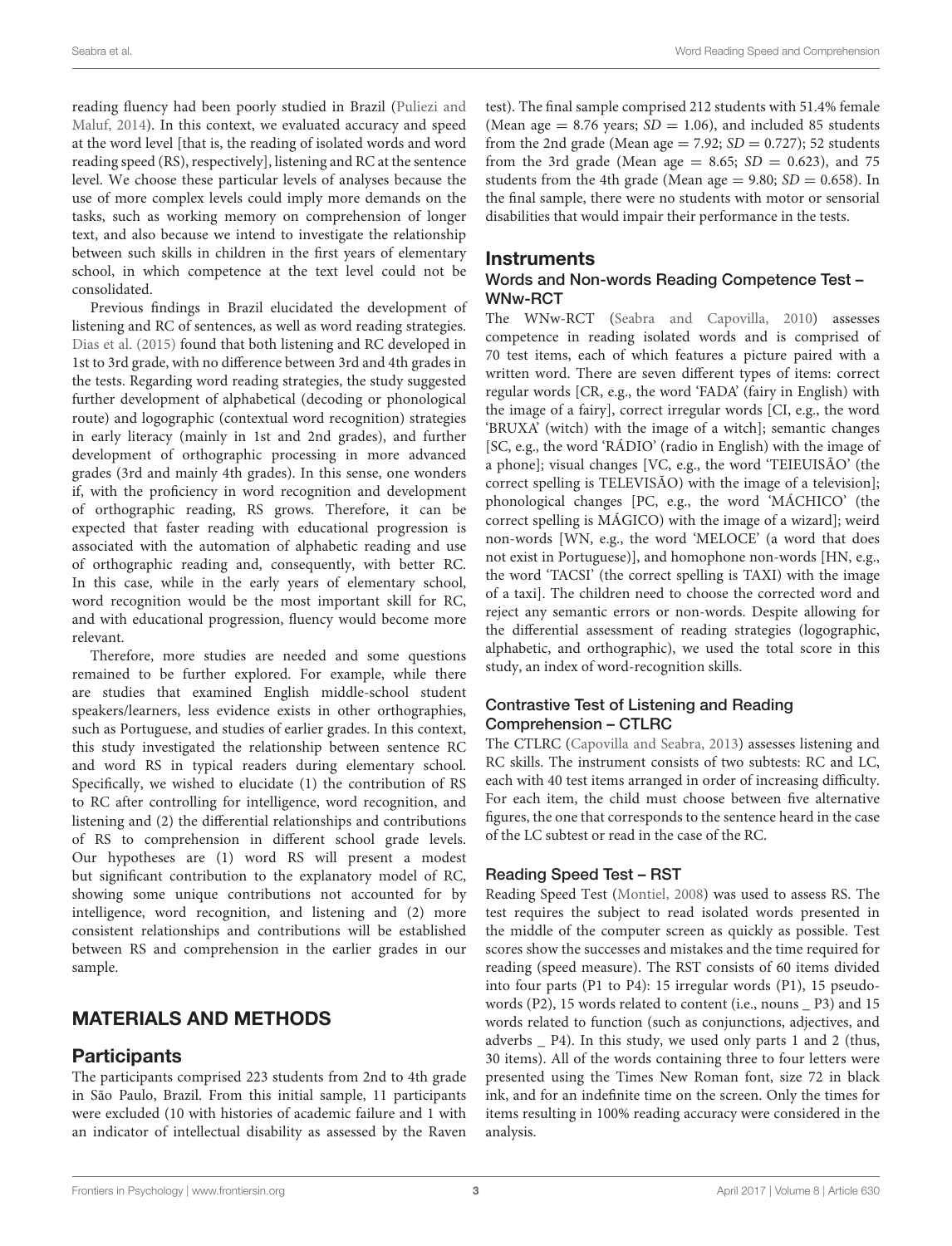#### Raven's Colored Standard Progressive Matrices – RCSPM

The RCSPM assess general intellectual ability [\(Angelini et al.,](#page-6-16) [1999\)](#page-6-16), specifically, the reasoning related to the formation of new creative insights and high-level functions.

## Procedure

Our study was approved by the Research Ethics Committee. Agreement Terms were sent to the students' parents, asking for their consent to carry out the research. The WNw-RCT and CTLRC were collectively applied in the classroom in three sessions, one for the WNw-RCT and one for each CTLRC subtest (Reading and LC), allowing for a 1-week interval between tests. Raven's Test and the RST were individually applied in two sessions of 30 min, one for each instrument. The assessment sessions lasted approximately 30 min each. The assessment occurred in the middle of the school year.

## Statistical Analysis

We performed descriptive and inferential (the ANOVA of the grade effect) statistics for each reading measurement. For groups with significant differences between the performances of the instruments, effect size (ES) analyses were conducted. To investigate the correlations between RC and other measures, we performed a Pearson correlation analysis (with the total sample). A hierarchical linear regression analysis was performed to investigate whether RS has some unique contribution (Model 3) to RC after controlling for intelligence (Model 1), word recognition, and listening (Model 2). To investigate differential correlations between RS and RC as a function of grade level, we performed a Pearson correlation and a partial correlation (controlling for word recognition) analysis independently for each grade level.

# RESULTS

**[Table 1](#page-4-0)** presents descriptive statistics for each measure as a function of grade and for the total sample. Significant effects were found for all measures with increases in scores and speed (and a decrease in response time) as a function of grade. ES analyses found some important effects. For reading speed (RST), ES was moderate between the 2nd, 3rd ( $d = 0.62$ ) and 4th grade ( $d = 0.62$ ). For recognition of words and pseudo words (WNw-RCT), large ESs were found between 2nd and 3rd grade ( $d = 1.15$ ) and between 2nd and 4th grade ( $p = 1.44$ ). For reading comprehension (RC-CTLRC), large ESs were also verified between 2nd and 3rd grade  $(d = 0.97)$  and 2nd and 4th grade ( $p = 1.12$ ). For listening (CTLRC-LC), large ESs were observed between 2nd and 3rd grade ( $d = 0.86$ ) and between 2nd and 4th  $(d = 0.82)$ .

**[Table 2](#page-4-1)** presents the correlations between the measurements. RC had a positive significant relationship of a high magnitude with listening; of moderate magnitude with word recognition and a negative significant relationship of low magnitude with RS.

Based on the relationships found, we performed a hierarchical regression analysis with RC as a criterion variable. Three models were generated, all with satisfactory fit ( $p < 0.001$ ). **[Table 3](#page-5-0)** shows the models and coefficients for each predictive measure.

Model 1 includes only the intelligence measurement and explains 16% of the variance in RC. Model 2 includes the measurements of listening and word recognition, and the predictive power of the model increased to 52.6%. It is worth noting that with the inclusion of such variables, the contribution of intelligence is no longer significant. Model 3 adds the speed measurement. Although modest, the inclusion of this variable increased the explanatory power of the model in a significant way, and the contribution of RS for RC was significant, despite the control of previous variables, which suggests some unique contribution.

In addition, we explore the relationships between speed reading measurements and RC throughout the grades. As **[Table 4](#page-5-1)** shows, there was a significant, negative, and low relationship between RC and speed only for the 4th grade, showing that children who needed more time in word reading (slower readers) tended to have lower RC. Based on such relationships, we performed a partial correlation analysis between RS and RC, controlling for word recognition. For the 4th grade, the relationship previously found became marginal. **[Table 5](#page-5-2)** shows these results.

# **DISCUSSION**

The first objective of this study was to investigate the contribution of RS for RC after controlling for intelligence, word recognition, and listening. First, we conducted an ANOVA to verify the development of reading ability during the initial elementary school grades. Results revealed that listening and RC, word recognition, and RS developed during the 2nd, 3rd, and 4th grades, and no significant differences were found between the more advanced grades. These results suggest that, from the 2nd to 3rd grades, there is an important development of reading skills in Brazilian students, and there may be a consolidation in the progression from 3rd to 4th grade. Such differences in performance along grade levels were expected (e.g., [Dias et al.,](#page-6-12) [2015\)](#page-6-12) and encouraged conducting some analyses separately for each grade level, as will be discussed later.

The correlation analysis between RC and listening, word recognition, and RS revealed significant relationships in all cases. Considering only reading abilities, as expected, listening and word recognition presented the strongest relationships with RC, while RS was only connected to low magnitude with comprehension. Expanding the results of this analysis, the findings from the regression analysis revealed that even with intelligence controlled, listening and word recognition can explain 52.6% of the variance in RC. This evidence corroborates the value of the components of the SVR (or the cognitive domain of CMR). Indeed, our data virtually replicate the previous findings of [Joshi and Aaron](#page-6-5) [\(2000\)](#page-6-5), who found that listening and word recognition accounted for 48% of variance in RC in 3rd graders, and [Aaron et al.](#page-6-3) [\(2008\)](#page-6-3), who found that these abilities explain approximately 40% of RC in students from 2nd to 5th grade.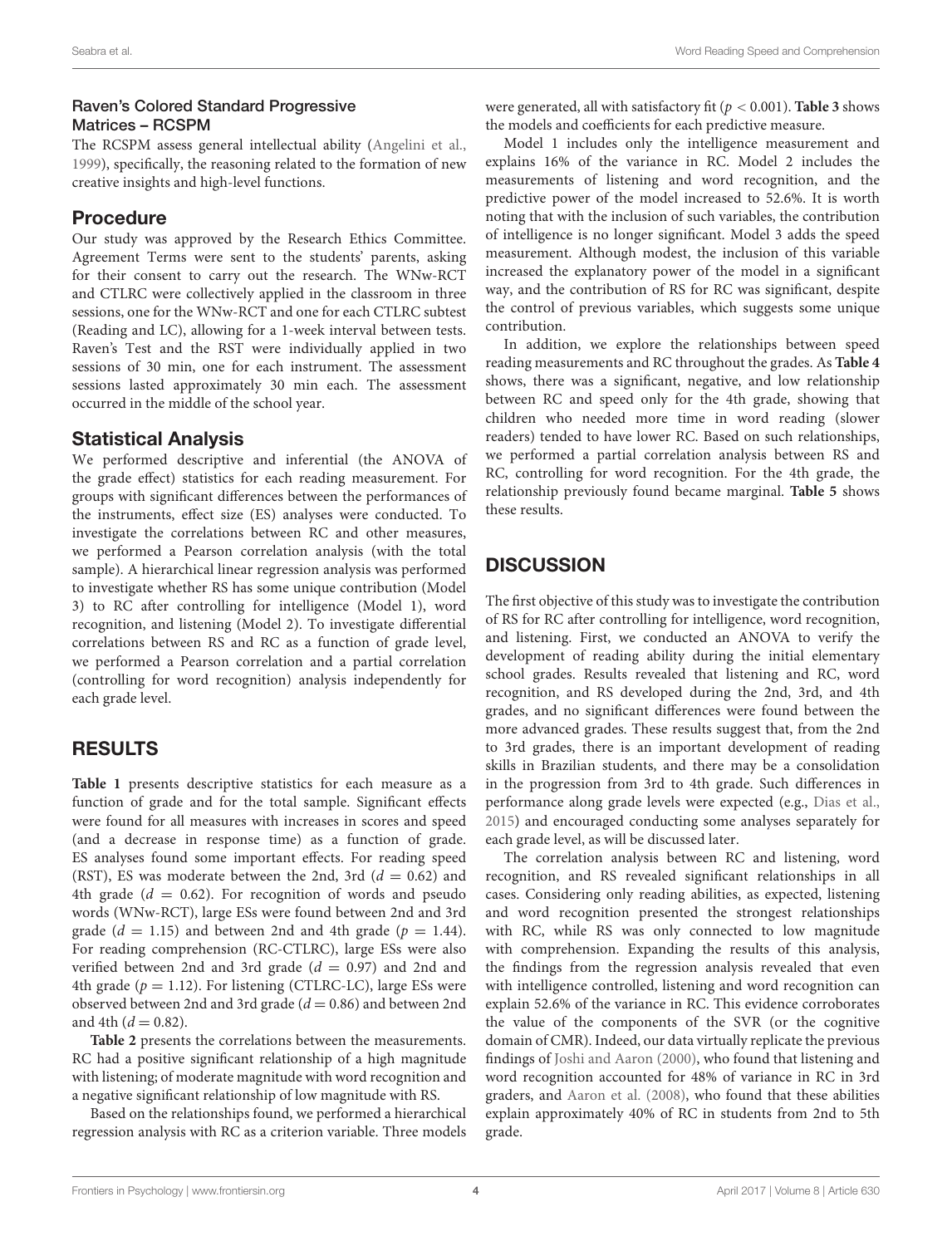|                         |                | N   | Mean   | SD      | F(2,211) | р       | Post-hoc analyses |
|-------------------------|----------------|-----|--------|---------|----------|---------|-------------------|
| Word recognition        | $\mathbf{2}$   | 85  | 56.82  | 5.504   | 50.780   | < 0.001 | 2 < 3, 4          |
|                         | 3              | 52  | 62.40  | 3.560   |          |         |                   |
|                         | $\overline{4}$ | 75  | 64.49  | 5.134   |          |         |                   |
|                         | Total          | 212 | 60.91  | 6.017   |          |         |                   |
| Reading comprehension   | $\overline{c}$ | 85  | 27.13  | 11.025  | 37.153   | < 0.001 | 2 < 3, 4          |
|                         | 3              | 52  | 35.83  | 3.730   |          |         |                   |
|                         | $\overline{4}$ | 75  | 36.60  | 3.915   |          |         |                   |
|                         | Total          | 212 | 32.61  | 8.800   |          |         |                   |
| Listening comprehension | 2              | 85  | 35.05  | 4.290   | 21.826   | < 0.001 | 2 < 3, 4          |
|                         | 3              | 52  | 38.10  | 1.660   |          |         |                   |
|                         | $\overline{4}$ | 75  | 38.00  | 2.594   |          |         |                   |
|                         | Total          | 212 | 36.84  | 3.538   |          |         |                   |
| Reading speed           | $\overline{2}$ | 85  | 0.7824 | 0.28911 | 12.579   | < 0.001 | 2 > 3, 4          |
|                         | 3              | 52  | 0.6324 | 0.13680 |          |         |                   |
|                         | $\overline{4}$ | 75  | 0.6448 | 0.09567 |          |         |                   |
|                         | Total          | 212 | 0.6969 | 0.21434 |          |         |                   |
|                         |                |     |        |         |          |         |                   |

<span id="page-4-0"></span>TABLE 1 | Descriptive and inferential statistics of grade effect on listening and reading measurements.

Word recognition: score in WNw-RCT – Words and Non-words Reading Competence Test; Reading comprehension: score in CTLRC-RC – Reading Comprehension subtest of the Contrastive Test of Listening and Reading Comprehension; Listening comprehension: score in CTLRC-LC - Listening Comprehension subtest of the Contrastive Test of Listening and Reading Comprehension; Reading speed: one word reading (locution) time (in seconds) in RST – Reading Speed Test.

<span id="page-4-1"></span>TABLE 2 | Correlation matrix between speed, word recognition, listening and reading comprehension (total sample).

|                         |   | Reading comprehension |
|-------------------------|---|-----------------------|
| Reading speed           | r | $-0.29$               |
|                         | р | 0.000                 |
| Word recognition        | r | 0.58                  |
|                         | p | 0.000                 |
| Listening comprehension |   | 0.66                  |
|                         | D | 0.000                 |

In addition, [Joshi et al.](#page-6-4) [\(2012\)](#page-6-4), examining students from 2nd, 3rd, and 4th grades, found that listening and word recognition could explain 60% of the variance in RC for Spanish speakers, while approximately 50% of the variance in RC was explained for English speakers. In our sample, with Portuguese (Brazilian Portuguese) speakers, we found that 52.6% of variance in comprehension can be explained by the component skills. While Spanish has a transparent orthography, English is an opaque orthography. Portuguese has irregularities and rules but in general has a more transparent orthography than English. Despite this, our findings were more similar to results found in English rather than Spanish speakers.

The inclusion of RS in the regression increased the explanatory power of our model to 54.4% (an increase of 1.8%). Although low, the unique contribution of RS to comprehension was significant. Results in this area are debatable. For example, one study found that speed (assessed in a naming speed task) added 10% to the explanatory power of the RC model [\(Joshi](#page-6-5) [and Aaron,](#page-6-5) [2000\)](#page-6-5), while other evidence revealed contributions that can vary from 11% in 2nd grade to 2.5% in 5th grade [\(Aaron et al.,](#page-6-3) [2008\)](#page-6-3) and from 2% for 4th grade and 1.4% for 5th grade [\(Johnston and Kirby,](#page-6-6) [2006\)](#page-6-6). Despite having different measures of speed, as used with word RS, our results are very

similar to [Johnston and Kirby's](#page-6-6) [\(2006\)](#page-6-6), as we also found a low contribution of naming speed (1.8%) for RC models. Studies involving reading fluency (instead of naming speed) also support the relationship between RC and measures of fluency [\(Klauda](#page-6-8) [and Guthrie,](#page-6-8) [2008\)](#page-6-8). For instance, [Turkyılmaz et al.](#page-6-7) [\(2014\)](#page-6-7) found that in 5th grade, fluency (including oral reading fluency, silent reading fluency, and retell fluency) explained 57% of the total variance in RC, but other predictors were not used in this study.

In this sense, our first hypothesis (word RS will present a modest but significant contribution to the explanatory model of RC, showing some unique contribution not accounted for by intelligence, word recognition or listening) proved correct; despite this, we expected the greatest contribution of word RS in our sample with students in the first years of elementary school. It is possible that we were not able to find greater contributions of speed for the model due the fact that speed may already have an effect upon word recognition; or, alternatively, the impact of RS on comprehension should not be relevant, for example, for these younger students, in which the decoding skill is so incipient that there is no variation among students. According to [Yovanoff](#page-6-17) [et al.](#page-6-17) [\(2005\)](#page-6-17), fluency is a more meaningful measurement when the variation among student reading fluency is maximized. This hypothesis can be elucidated by our second objective, which is to investigate the differential relationships and contributions of RS to comprehension in different school grade levels.

We found a significant relationship between RS and RC only for the 4th grade. Furthermore, when controlling for word recognition, such a relationship was only a marginal trend. No significant relationships were found for 2nd and 3rd grades. The data reveal that RS only begins to be related to reading competence in 4th grade, with no correlation in early stages of elementary school. In this sense, the results corroborated our second hypothesis, which is that faster reading is expected with academic progression.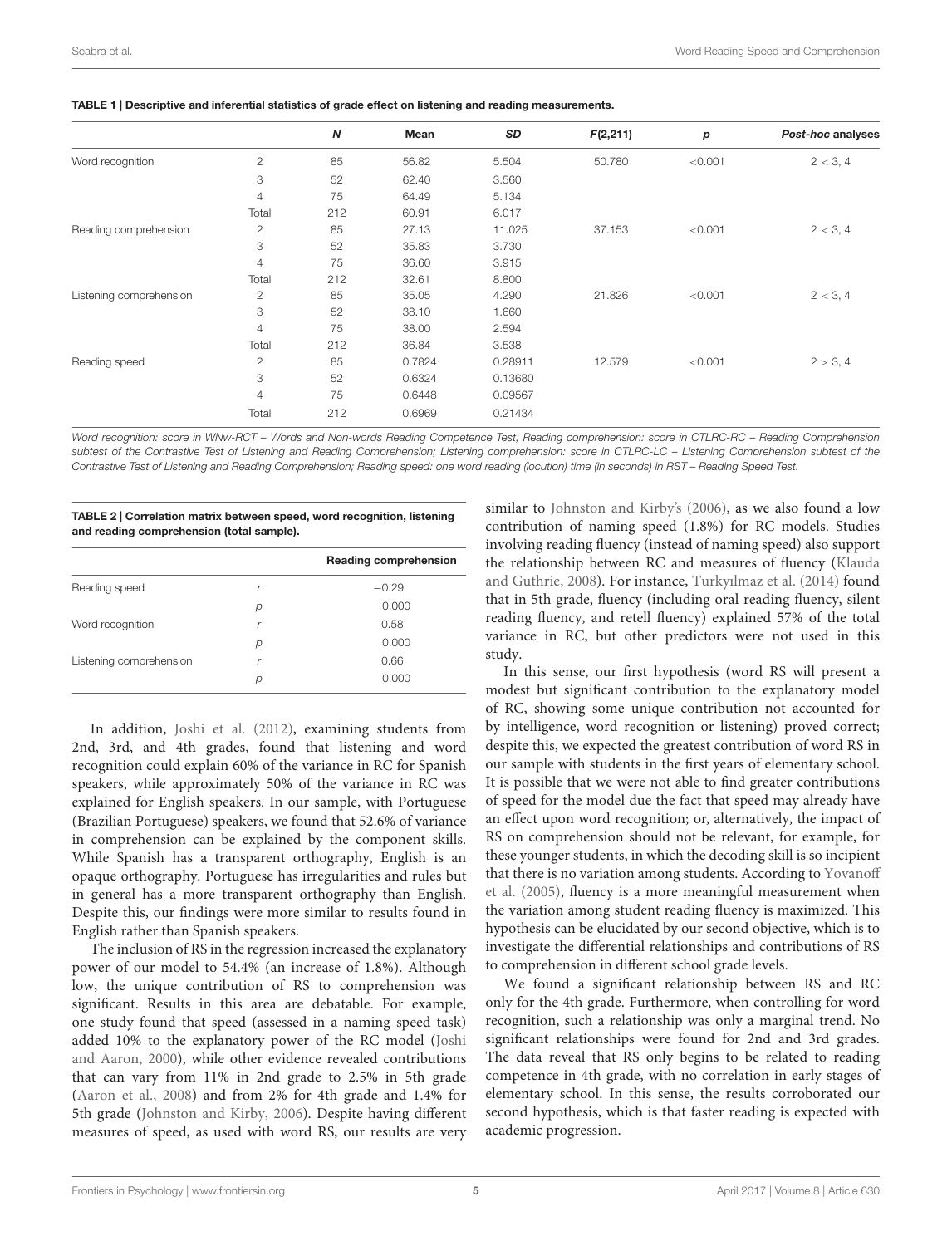<span id="page-5-0"></span>TABLE 3 | Models from the regression analysis of the prediction of reading comprehension.

| Model          |                         | <b>Beta</b> | t        | p     | $R^2$ | $R^2$ adjusted |
|----------------|-------------------------|-------------|----------|-------|-------|----------------|
| $\overline{1}$ | (Constant)              |             | 16.712   | 0.000 | 0.167 | 0.163          |
|                | Intellectual ability    | 0.408       | 6.482    | 0.000 |       |                |
| $\mathbf{2}$   | (Constant)              |             | $-7.910$ | 0.000 | 0.533 | 0.526          |
|                | Intellectual ability    | 0.090       | 1.661    | 0.098 |       |                |
|                | Word recognition        | 0.339       | 6.300    | 0.000 |       |                |
|                | Listening comprehension | 0.458       | 7.887    | 0.000 |       |                |
| 3              | (Constant)              |             | $-5.776$ | 0.000 | 0.552 | 0.544          |
|                | Intellectual ability    | 0.100       | 1.882    | 0.061 |       |                |
|                | Word recognition        | 0.305       | 5.643    | 0.000 |       |                |
|                | Listening comprehension | 0.446       | 7.823    | 0.000 |       |                |
|                | Reading speed           | $-0.144$    | $-2.989$ | 0.003 |       |                |

Intellectual ability: percentile in Raven's Colored Standard Progressive Matrices.

<span id="page-5-1"></span>TABLE 4 | Correlation matrix between reading comprehension and reading speed in each grade level.

| School grade | 2              | r | $-0.17$ |
|--------------|----------------|---|---------|
|              |                | р | 0.122   |
|              | 3              |   | 0.12    |
|              |                | р | 0.409   |
|              | $\overline{4}$ |   | $-0.30$ |
|              |                | р | 0.009   |
|              |                |   |         |

Significant relations highlighted in bold.

<span id="page-5-2"></span>TABLE 5 | Partial correlation matrix between reading comprehension and reading speed in each grade level, controlling for word recognition ability.

| School grade | 2 | r | $-0.14$ |
|--------------|---|---|---------|
|              |   | р | 0.198   |
|              | 3 | r | 0.10    |
|              |   | р | 0.492   |
|              | 4 | r | $-0.21$ |
|              |   | р | 0.069   |

Controlling for Word recognition (score in WNw-RCT). Significant relations highlighted in bold.

Regarding this finding, it is interesting to note that [Aaron et al.](#page-6-3) [\(2008\)](#page-6-3) suggest a trend for the decrease in the effect of speed with academic progression. Additionally, [Klauda and Guthrie](#page-6-8) [\(2008\)](#page-6-8) hypothesize that word-level fluency could be more connected with comprehension at the beginning of elementary school. Our results indicated the opposite. [Klauda and Guthrie](#page-6-8) [\(2008\)](#page-6-8) indeed claimed that fluency and comprehension should become more similar (then, more correlated) over time up to the age of 10 or 12, which is the mean age of our 4th grade students. Furthermore, we can use developmental data to explain our results. For example, previous research with Brazilian children suggests that word recognition is better developed only at 4th grade, with more use of orthographic strategy; that is, automaticity (and then speed) may be more important for these students. On the other hand, students from 3rd grade, but mainly 2nd grade, are very dependent on decoding skills, which is a slower process, and at this initial stage of learning, accuracy could be more important

than speed to comprehension [\(Dias et al.,](#page-6-12) [2015\)](#page-6-12). Therefore, the significant relationship in this study between RS and RC only for the 4th grade can be explained because, in these more advanced grades, the importance of alphabetic reading automation and the use of orthographic reading automation increase.

Additionally, according to our results, at least 45% of the variance in RC remains unexplained. In this sense, more studies are needed to clarify other demands of the reading competence model. Our study had some limitations, including the small number of participants, which makes the performance of regression analyses separated by grade level inviable to. Additionally, another limitation concerns the study design, of cohorts of different grade levels, instead a longitudinal study. This design prevents sure whether the observed differences in the relevance of RS for RC are, in fact, due to the child's developmental stages. Longitudinal studies should be conducted to ensure that the differences observed here are not due to specific characteristics of the study sample. Another limitation concerns the fluency test. We used a word speed test. However, fluency has been defined as a combination between accuracy, automaticity, and prosody [\(Kuhn et al.,](#page-6-1) [2010\)](#page-6-1); therefore, other tests, such as text RS, can bring different results.

On the other hand, one strength of the current study concerns the language/orthography feature. As most studies on SVR or reading competence models and components are performed with English speaking participants, we expand these data for a different orthography in working with Portuguese speaking students. In conclusion, some educational implications may be extrapolated as the comprehension of cognitive models and theirs components provide some framework when studying and diagnosing reading difficulties, providing professionals with guidelines about what skills to evaluate and how to plan interventions for children with reading difficulties.

# FINAL VIEWS

Findings suggest that RS can contribute to RC beyond the variance shared with listening and word recognition, but such contributions were low. The data also reveal a differential